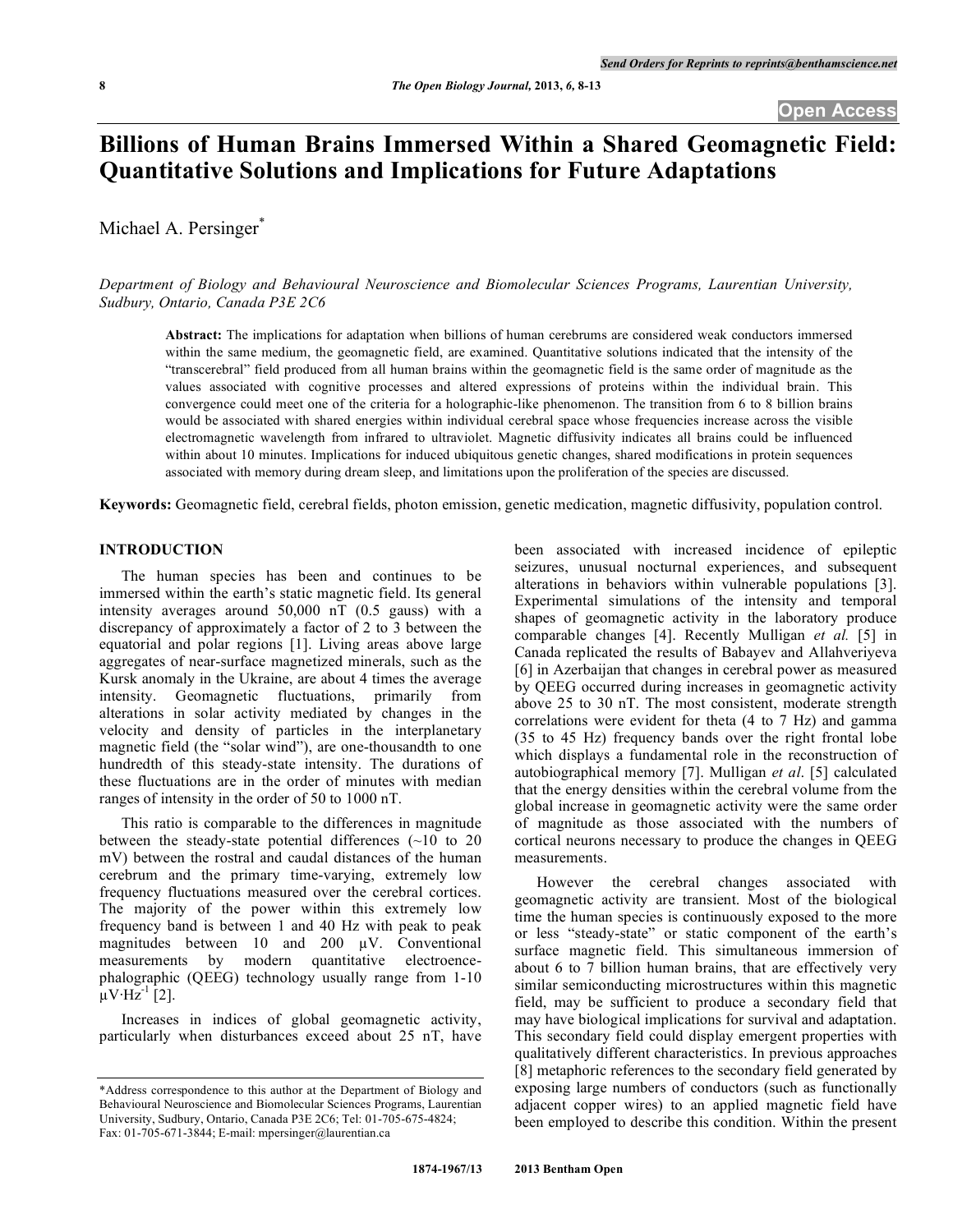paper quantitative solutions for this model are offered that may be relevant to testing the validity of this approach. If the solutions are even partially applicable, the implications for the mechanisms by which our species could adapt would require a re-evaluation of our most fundamental assumptions of evolutionary and ecological principles.

### **THE MODEL AND QUANTITATIVE SOLTUIONS**

The assumptions for the current model are derived from established physical parameters. The orders of magnitude for these geophysical and biological values have been more or less the same for decades. The coefficients have changed as a function of greater sample sizes or more precise instrumentation. I assume a normal distribution of the dispersion of individual values around the central tendency. Although this may appear to introduce imprecision, the consistency of the orders of magnitude for the parameters in general dominate the stability of values. However where relevant, ranges of the solutions, are given.

The adult volume of the human brain is about  $10^{-3}$  m<sup>3</sup>. The change in volume since mean weights were initially published in 1880 [9] have ranged from 1.296 kg to 1.445 kg for males and 1.170 kg to 1.307 kg for females. The mean volume of 0.1 kg of fresh brain tissue is  $\sim 9.1 \cdot 10^{-5}$  m<sup>3</sup>. For this model I assume that all living cerebrums are immersed within the geomagnetic field that is coupled to a vertical current density associated with ionospheric-ground currents. Both the static geomagnetic field and these electric currents are considered because they are intricately connected [10].

In this paper an average of about  $10^{-13}$  A·m<sup>-2</sup> is assumed to be an intermediate between the 2 to  $3 \cdot 10^{-12}$  A·m<sup>-2</sup> over land [11] and  $\sim 10^{-14}$  A·m<sup>-2</sup> over the oceans [12] which is remarkably similar to the values recorded by Koenig et all in his comprehensive text [13]. More precisely their measurements clearly indicated 0.5 to  $5.10^{-14}$  A·m<sup>-2</sup>, or, ~  $10^{-13}$  A·m<sup>-2</sup> which is the same as those reported by more recent estimations [14]. From traditional calculations [15] of magnetic field strength (B, or as units:  $kg \cdot A^{-1} \cdot s^{-2}$ ) from current within conductors distributed as a large current sheet, the relation is:

$$
B = \mu \cdot \mathrm{id} \tag{1}
$$

where  $\mu$ =magnetic permeability (1.26.10<sup>-6</sup> kg·m·s<sup>-2</sup>·A<sup>-2</sup>), i is current density  $(10^{-13} \text{ A} \cdot \text{m}^2)$ , and d is the length (m) within which the current is applied.

The uncertain component here is the sum of length, d. Here I assume that length of all cerebrums is functionally connected within the geomagnetic field. According to Blinkov and Glezer [9] the actual range in the three spatial dimensions of the cerebrum for their samples (which is very similar to what I have measured over the last 40 years) were 11.8 to 16.3 cm (M=14 cm) for width, 14.1 to 18.3 cm  $(M=16.7 \text{ cm})$  for length and 7.3 to 10.4 cm  $(M=9.3 \text{ cm})$  for height. Here I am assuming a functional average length of  $\sim$ 11 cm for two reasons. First, it is a minimum value that would satisfy the adult brain and include the currently developing brains within the species. Second, when this value is assumed for calculating the functional volume of the cerebrum, exact solutions in Minkowskian (4-dimensional) space [16] are congruent with universal parameters relevant

to biophysical and quantum functions within brain space. This is relevant to the emerging field of Quantum Biology.

Assuming 6 billion brains each with an average length of 1.1  $\cdot$ 10<sup>-1</sup> m, the total length is 6.6 $\cdot$ 10<sup>8</sup> m. The strength of the induced magnetic field would be ~83 pT. Assuming 7 billion brains, to appreciate the effect of population numbers, the induced magnetic field would be  $\sim$ 97 pT. Between 150 and 200 years ago when the human population was about 1 billion, the value would be ~14 pT. This *"induced transcerebral field"* would be the consequence of the billions of conductors sharing the same geomagnetic medium. For comparison the averaged magnetic field of the action potential 1 mm from an isolated sciatic nerve of a frog is between 60 and 125 pT [17]. This distance (1 mm) is very relevant within cerebral cortical space. It is within the range of the width of cortical columns as well as the hundreds of foci of intrinsic curvatures primarily concentrated along the crests of gyri and the fundi of sulci that were recently revealed by amplified quantitative functional Magnetic Resonance Imaging [18].

This predicted order of magnitude associated with this hypothetical transcerebral magnetic field induced between 6 and 7 billion human brains on earth is similar to the magnetic field strength associated with cerebral processes within the individual human brain [19]. When the magnitude of the whole field equals or approaches the magnitude of the individual unit (n), that is  $\Sigma$ n=n, the conditions for a hologram emerge [20]. Metaphorically this allows for the information of the whole field to be represented within a unit and the information within the unit to be represented within the whole field [21].

The potential energy that could be maintained within the geomagnetic field is significant. The product of its dipole moment  $(8.10^{22} \text{ A} \cdot \text{m}^2)$  and average intensity  $(5.10^{-5} \text{ T})$  or kg $\cdot$ A<sup>-1</sup> $\cdot$ s<sup>-2</sup>) is about 4·10<sup>18</sup> J. With  $\sim$ 10<sup>-20</sup> J per action potential associated with each unit charge [22], an average discharge of ~10 Hz (range of alpha rhythms) and  $4 \cdot 10^{10}$  neurons in the cerebral cortices, the life-time  $(\sim 2 \text{ Gsec})$  electromagnetic energy from the information associated with this activity from each human cerebrum would be about 1 J. Assuming 50 billion human brains in recent history, the total energy associated with cerebral activity (and the subsequent alterations in synaptic activity associated with memory) would have involved  $\sim 10^{11}$  J. Even if there were diminishment in the magnitude of the dipole moment by factors of 100s, there would still be sufficient potential to represent all of this information.

This means the earth's magnetic field has sufficient capacity to represent or "store" the information within the energy that has been associated with the action potentials that have been generated by every human brain that has existed on the planet [23]. If, as the Landauer Limit predicts, a change in one bit of information or the convergence of two operations, is associated with a loss or gain of ln2·kT, where k is the Boltzmann constant  $(1.38 \cdot 10^{-23} \text{ J} \cdot \text{K}^{-1})$  and T is the temperature (310 °K), then extremely large numbers of quanta of energy could be represented as information within this matrix. Such convergence does not prove that such representation exists. However a quantized medium might exist that would allow the condition for connectivity at several levels of discourse [24].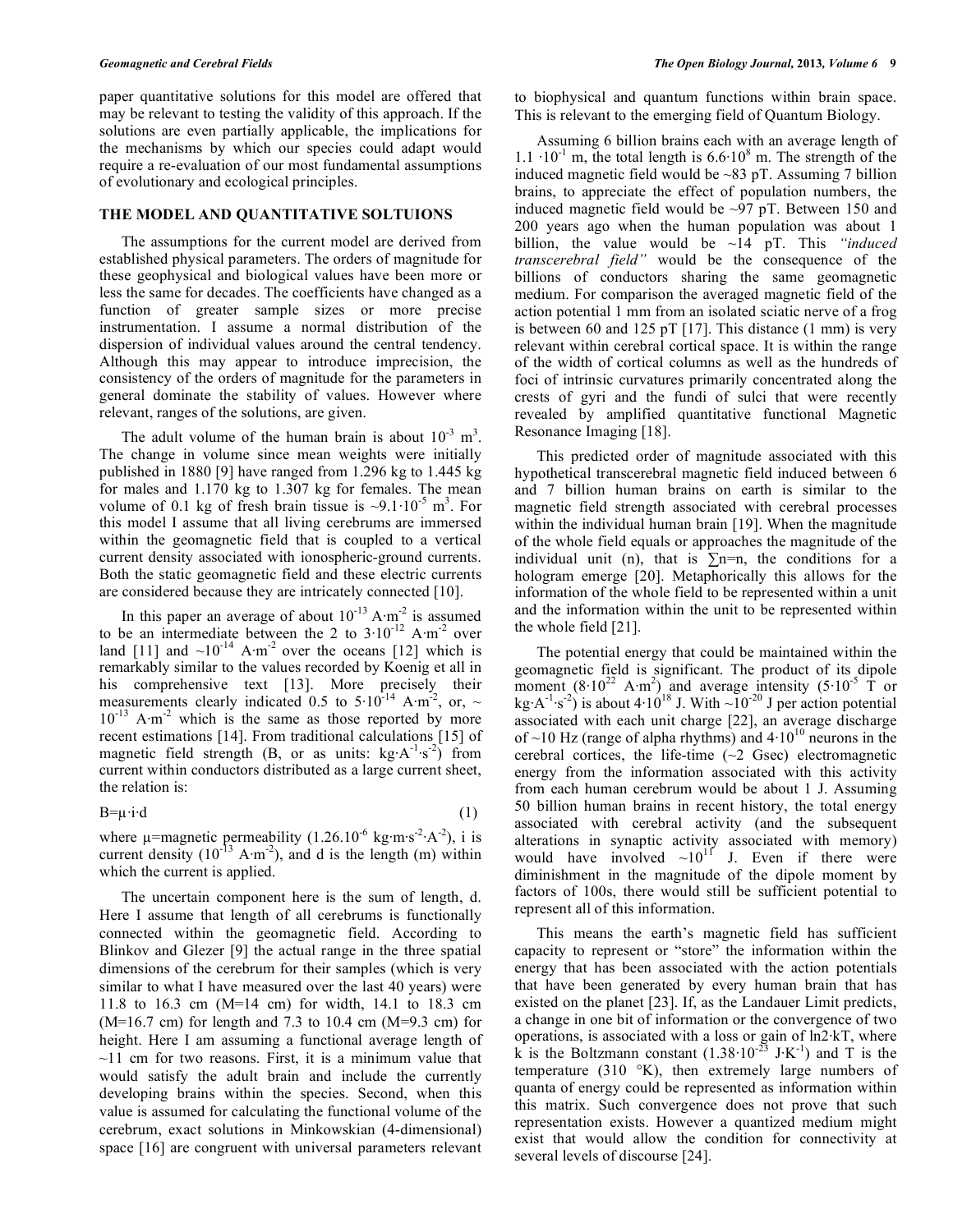## **LATENCY FOR CONNECTION BETWEEN BRAINS**

The surface area ( $\sim 5.10^{14}$  m<sup>2</sup>) of the planet is much larger with respect to the cross sectional area of each brain or the summed area of the approximately 7 billion human brains. The critical variable for the unit brains to behave as a field or as a whole and to exhibit holographic-like properties is the latency for "connection". In other words what would the latency in real time between a critical change in one cerebrum that would potentially diffuse through all of the other brains within this induced transcerebral field? This process can be inferred by magnetic diffusivity  $(m^2 \cdot s^{-1})$ which is defined as  $\sigma \cdot \mu^{-1}$  where  $\sigma$  is conductivity [25].

For physiological saline (within each brain)  $\sigma = 2.1 \text{ S} \cdot \text{m}^{-1}$ , which results in a magnetic diffusivity of  $1.3 \cdot 10^6$  m<sup>2</sup> $\cdot$ s<sup>-1</sup>. The surface area of each cerebrum is assumed to be  $\sim \pi \cdot 10^{-2}$  m<sup>2</sup> and hence the total surface areas for 6 and 7 billion brains would be  $18.8 \cdot 10^7$  m<sup>2</sup> and  $22 \cdot 10^7$  m<sup>2</sup>, respectively. The time required for an integrated magnetic diffusivity for these areas would range between be  $1.3 \cdot 10^6$  m<sup>2</sup> $\cdot$ s<sup>-1</sup> divided by 18.8 $\cdot 10^7$  $m^2$  or 22 $\cdot 10^7$  m<sup>2</sup>, or between 143 s (2.4 min) and 168 s (2.8 min). If average tissue conductance,  $\sigma=0.5$  S/m, was considered instead the solutions would range between 482 and 564 s (~8 to 9 min). Even with this range of conductance values within cerebral tissue, the theoretical time for a critical change in one brain to encompass all other cerebra in the field would be similar to important biological processes such a single episode of dreaming or the latency for the formation of the spines on dendrites during the initial stages of memory consolidation. Interestingly this is also the duration for excess correlations ("entanglement") of flux densities to occur between fields of photons emitted from two, separate chemical reactions separated by non-local distances [26].

The range of these durations also overlaps with the band of periodicity, between 3 mHz and 5 mHz, that defines the peak amplitude (about  $5 \cdot 10^{-12}$  m·s<sup>-2</sup>) of the free oscillations between the solid earth and the atmosphere [27]. The effect is not restricted to these small changes in the approximately pN  $(10^{-12}$  to  $10^{-11}$  N) that would be exerted on a 1.5 kg cerebral mass. The annual variations of the spectral power density of the amplitudes of these free oscillations of the earth are also correlated with the amplitudes of the spectral power densities of ultraweak photon emissions from the earth [28]. The potential existence of "fields of photons", with spectral power densities within the order of  $10^{13}$  W·m<sup>-2</sup>, the same order of magnitude as the energy from background cosmic rays at sea level [13], could suggest the presence of a conduit. That very small energies and one unit contained within tens of millions of units can determine the function of the whole has been shown for brain activity. Recently Li *et al*. [29] demonstrated experimentally that burst spiking of a *single* cortical neuron modified the *global* brain state.

It is relevant that the current decay within the electric field between the earth's surface and ionosphere can be obtained by dividing the permittivity of space  $e_0$ =8.85·10<sup>-12</sup> F $\rm \,m^{-1}$  by the average conductivity of  $\sim 2 \cdot 10^{-14}$  S $\rm \,m^{-1}$ . The value is in the order of 7 min. The role of the Schumann-type frequencies (fundamental around 7 to 8 Hz) may be relevant as well [30]. This frequency is in large part determined by the fixed relationship between the velocity of light  $(3.10^8)$ m·s<sup>-1</sup>) and the earth's circumference  $({\sim}4{\cdot}10^7 \text{ m})$ . The total

magnetic flux of the earth's surface  $(5.1 \cdot 10^{14} \text{ m}^2)$  for an average global value of  $5.10^{-5}$  T is  $2.6 \cdot 10^{10}$  Webers. The amperage for this field would be the dipole moment  $(8.10^{22}$  $(A \cdot m^2)$  divided by the surface area, or  $1.6 \cdot 10^8$  A. Therefore the inductance, which is Weber per amp, would be  $1.6 \cdot 10^2$ Henrys. With this value for inductance, a global capacitance of 2 Farads [31], and a frequency of 7-8 Hz, the solution would be 2 ks or about 30 min. These values are within the range required for consolidation of memory (the representation of experience) from the electrically labile stage to the patterns associated with the synthesis of proteins and the growth of dendritic spines at synapses [32].

### **SECONDARY INTRACERERBAL MAGNETIC FIE-LDS AND PHOTON EMISSIONS**

The energy within a magnetic field for a given volume is traditionally [15] defined as:

$$
J = B^2 (2\mu)^{-1} \cdot m^3
$$
 (2)

Consequently the energy induced within the volume of each cerebrum by the hypothetically induced cerebral field produced by 6 billion human brains being immersed within the earth's magnetic field would be  $[(8.3 \cdot 10^{-11}T)^2/2.5 \cdot 10^{-6}]$  $N/A$ <sup>1</sup>.1.3· 10<sup>-3</sup> m<sup>3</sup>, or 3.5·10<sup>-19</sup> J. The frequency associated with this value is obtained by dividing by Planck's constant  $(6.62 \cdot 10^{-34} \text{ J} \cdot \text{s})$  which results in 0.54 $\cdot 10^{15}$  Hz. At c, the velocity of light in a vacuum, the equivalent wavelength would be 555 nm or within the range of visible light (400 to 800 nm).

That normal cerebral activity can generate photons within this band was predicted theoretically [33] and recently shown experimentally [34]. The photon emission power densities associated with certain types of cognitive activity, such as thinking about white light while sitting in darkness, are in the order of  $10^{-11}$  W·m<sup>-2</sup> or, when the cross-sectional cerebral space is accommodated, would be  $10^{-13}$  J·s<sup>-1</sup>. This is equivalent to the energy associated with 10 million cortical neurons discharging once per sec [22]. Approximately 10 million cortical neurons are typically activated, as inferred from integrated fMRI voxels, during specific cognitive activities.

For comparison the earth's free oscillations [27], including that between the solid earth and atmosphere, display amplitudes of the order of  $5 \cdot 10^{-12}$  m·s<sup>-2</sup>. When applied across the mass of a human cerebrum and its length, is also within the order of  $10^{-13}$  J. Most natural phenomena that share pathways or are intercorrelated involve functional components or processes that display remarkably similar increments of energy. The convergence would be consistent with the existence of a common conduit between gradations of global energy levels generated by the earth and the energy associated with human cerebral activity.

The sum of all energy from the quantum of  $3.5 \cdot 10^{-19}$  J induced by the transcerebral magnetic field within six billion cerebrums would be  $2.1 \cdot 10^{-9}$  J. For comparison this is within a few percent of the estimated summed energy per second associated with each action potential  $(2.10^{-20} \text{ J})$  generated by the approximately 25 billion  $(2.5 \cdot 10^{10})$  neurons within a hemisphere each discharging within the 7-8 Hz range [35]. The latter is also the primary resonance frequency for the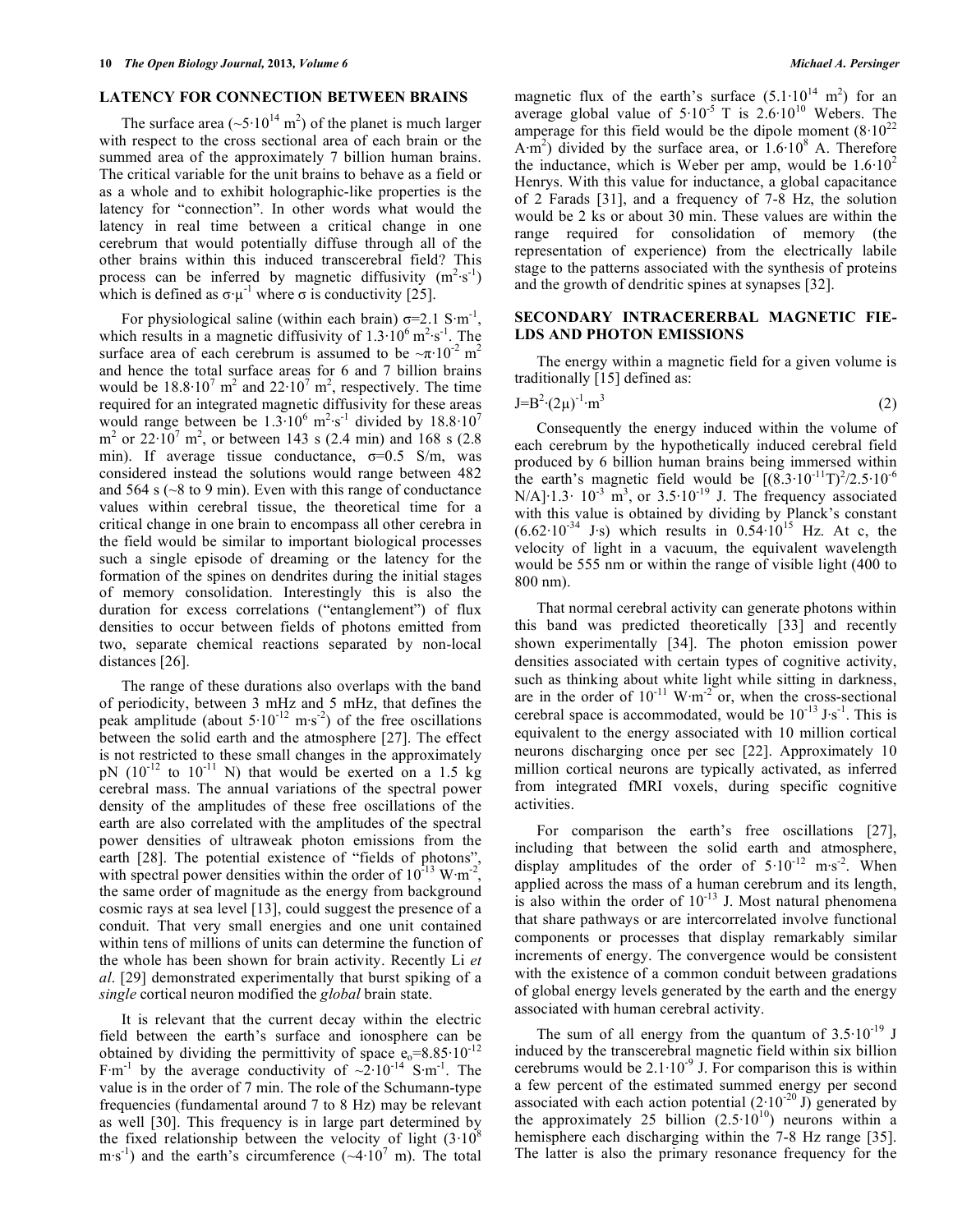cerebrum given its inductance and capacitance [36] and the measured peak frequency within the cerebral volume [37].

The 7-8 Hz increment is the primary oscillation mode of the parahippocampal area through which the entire cerebral cortices can be accessed [38] and of the hippocampal formation [39] which is the primary locus for the electromagnetic and chemical processes that maintain the labile representations of experience until their equivalents as patterns of spines on dendrites emerge after about 20 min [32]. It is also the fundamental (Schumann) frequency associated with the earth's unique spherical resonator between the earth's surface and ionosphere [30]. Within this cavity, where conductivity is  $\sim$  < 10<sup>-10</sup> S·m<sup>-1</sup> the functional frequency would be within the range of cortical activity particularly during high energy particle precipitation due to solar proton events [40].

That energy within the visible wavelength could occur within each cerebrum because of the secondary magnetic field induced by "cerebral" field is significant. The stacking energies for nucleotides for synthesizing strands of RNA and DNA are about 10-20 J. For human beings (as well as *E. coli*) the mutation rate is approximately 1 nucleotide per  $10<sup>9</sup>$ nucleotides for each DNA replication [41]. A single deletion or addition of a base pair that would have been added if the increment of energy had not been present would be sufficient to affect the subsequent type of protein synthesis as determined by the triplet pairs of nucleotides. The continuous background energy of  $\sim 10^{-19}$  J of light indicates that as many as  $10$ ,  $10^{-20}$  J equivalents [23] could occur within each cerebrum per second. Over intervals of days to weeks, the potential alteration or even homogeneity of specific types of protein patterns within all cerebral volumes distributed over the surface of the earth would be expected to increase.

The biochemical consequence is not trivial. Some neuropeptides and proteins display functional concentrations within the femtomole  $(10^{-15} \text{ M})$  to attomole  $(10^{-18} \text{ M})$  range, assuming minimal degradation. Within a single day of 8.64 $\cdot$ 10<sup>4</sup>s there would be  $\sim$ 10<sup>6</sup> functional quanta sufficient to potentially affect chemical bonds. This would mean that for the  $\sim 6.10^8$  to  $6.10^5$  molecules that comprise these molarities, respectively, critical values could occur within one day to several days. This duration would be within the typical halflife of this class of proteins.

## **BIOLOGICAL IMPLICATIONS FOR ADAPTATION OF THE SPECIES**

Assuming a more or less average value for current density of the earth's surface, magnetic permeability, and length of the average cerebrum the rate limiting step for the range of operating intensity for the transcerebral magnetic field (the energy induced within each cerebrum and the resulting wavelength for photons) would be determined by the *total numbers* of brains. With ~7 billion brains within the current population, the predicted magnetic field of  $\sim$ 97 nT would be associated with a wavelength of 405 nm. Obviously this would not be an exact value but a centroid around which there would be normal distributions of intensities and hence corresponding wavelengths. Dependence of the effect upon the numbers of human cerebra appropriately "entangled" suggests there could be a

*critical mass* of brains where qualitatively different phenomena appear.

The occurrence of the decreasing wavelength as a function of increasing numbers of brains within the *homo sapiens sapiens*, could contribute to the intrinsic structure of DNA within the species. Kielbassa *et al.* [42] found that induced DNA damage, as inferred from ratios of base modifications, from exposure to ultraviolet light was primarily between 290 and 315 nm. There was a second maximum between 400 and 450 nm. Recently we [43] found that exposure in the dark (photon flux density of  $\sim 10^{-11}$  W·m<sup>-</sup> <sup>2</sup>) of spring water to temporally patterned magnetic fields with intensities in the  $0.1 \mu T$  range produced shifts in peak wavelength, as measured by fluorescent spectroscopy, from  $\sim$ 399 nm to  $\sim$ 409 nm. This 10 nm displacement of wavelength, which is the approximate width of a plasma cell membrane, was equivalent to  $\sim 10^{-20}$  J shift in energy at this range in wavelengths. If we assume the coefficients for the powers of 10 employed for calculations in this paper are proximal to real values, then the probability increases that every brain of the species will be prone to similar and increasing modifications as the population increases. Although the energy would be very small and likely indiscernible within the temporal frames of human perception its effect would accumulate through the approximately 2 Gigaseconds of each person's life time.

The second implication of this approach, if valid, involves the emerging global importance of dreaming or REM (rapid eye movement) stages during sleep. The cerebral cortical activity during REM sleep is remarkably similar to the waking state except that neural input shifts dominance from thalamic to mesiobasal (hippocampal) sources of modulations and there is a statistical anisotropy from left to right hemispheric dominance. The durations of these periods, which occur about 4 to 5 times per night once every 90 min to 120 min in the majority of human beings, changes from about 10 min to 20 min as a function of the duration of the sleep cycle. The intrinsic integration between the mesiobasal temporal lobe structures and the cerebral cortices, an important component for cognitive processing, is created by the cross-frequency coupling of theta and gamma activity [44] between structures. Coherent 40-Hz (gamma activity) oscillations characterize the dream state in humans [45].

The range of single REM episodes (10 to 20 min) may be important because the estimated time for connectivity based upon magnetic diffusivity is the same duration. This sets the condition for emergent phenomena within the hundreds of millions of brains engaged in the same cerebral state at the same time over large expanses on the nocturnal side of the planet. Theoretically, the information from one brain could access all brains immersed within the medium within a single REM period. During REM periods there is a marked increase in protein synthesis associated with the consolidation of memories and the activation of geneticallydetermined mechanisms that control this process. That periods of quiet geomagnetic activity, when the effects of the steady-state field would be prominent, are associated with specific types of dream content described by the experients as "more bizarre" has been reported by Lipnicki [46].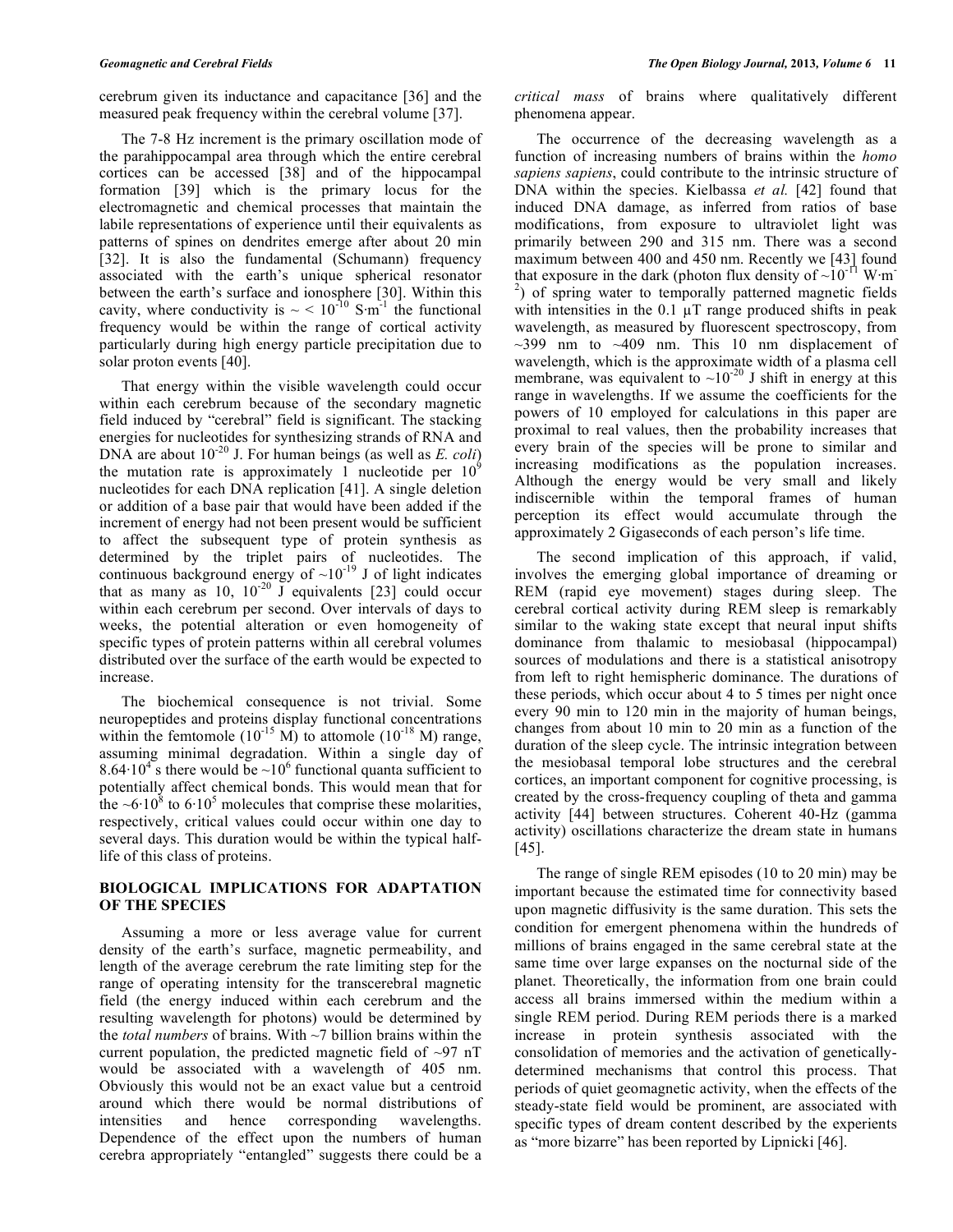The right hemisphere becomes relatively more prominent during dream sleep [47] and there are multiple experimental and correlational studies that strongly suggest the right hemisphere is particularly sensitive to normal geomagnetic intensities and their subtle fluctuations during perturbations within the magnetopause from changes in solar activity [48, 49]. One of the basic principles of Biology is that structure dictates function. If the sequences that contribute to the bases of memory produce coherence between a substantial subpopulation of the billions of brains within their dream states, then the details that are reconstructed as well as the generalized responses to stimuli would be affected during the following days.

## **CONCLUSION**

The immersion of billions of human brains within a shared medium, the geomagnetic field, has the potential to influence the subtle physical-chemical changes within the entire species. The putative shift in secondarily induced energies from this shared immersion is associated with electromagnetic wavelengths that may soon reach a threshold to affect genetic expression. The threshold would be influenced primarily by the total number of cerebrums and may be occurring during the present biological interval involving the transition between 6 and 8 billions of brains.

# **CONFLICT OF INTEREST**

The authors confirm that this article content has no conflicts of interest.

### **ACKNOWLEDGMENTS**

The author thanks Professor Ghislaine F. Lafreniere for her technical support and for our many hours of thoughtful and enjoyable conversation.

#### **REFERENCES**

- [1] Matsushita S, Campbell WH. Physics of geomagnetic phenomena. New York: Academic Press 1967.
- [2] Saroka KS, Persinger MA. Potential production of Huglings Jackson's "parasitic consciousness" by physiologically-patterned weak transcerebral magnetic fields: QEEG and source localization. Epilep Behav 2013; 28: 395-407.
- [3] Persinger MA, Richards PM. Vestibular experiences of humans during brief periods of partial sensory deprivation are enhanced when daily geomagnetic activity exceeds 15-20 nT. Neurosci Lett 1995; 194: 69-72.
- [4] Mulligan BP, Persinger MA. Experimental simulation of the effects of sudden increases in geomagnetic activity upon quantitative measures of human brain activity: validation of correlational studies. Neurosci Lett 2012; 516: 24-56.
- [5] Mulligan BP, Hunter MD, Persinger MA. Effects of geomagnetic activity and atmospheric power variations on quantitative measures of brain activity: replication of the Azerbaijani studies. Adv Space Res 2010; 45: 940-8.
- [6] Babayev ES, Allahveriyeva AA. Effects of geomagnetic activity variations on the physiological and psychological state of functionally healthy humans: some results of Azerbaijani studies. Adv Space Res 2007; 40: 1941-51.
- [7] Buckner RL, Petersen SE. What does neuroimaging tell us about the role of the prefrontal cortex in memory retrieval? Semin Neurosci 1996; 8: 47-55.
- [8] Persinger MA. The effects of transient or intense geomagnetic or related global perturbations upon human group behavior. In: Calhoun JB Ed. Perspectives on adaptation, environment and population. New York: Praeger 1983; pp. 28-30.
- [9] Blinkov SM, Glezer II. The human brain in figures and tables: a quantitative handbook. N.Y.: Plenum Press 1968.
- [10] Winch DE, Ivers DJ, Turner JPR, Stenning RJ. Geomagnetism and Schmidt quasi-normalization. Geophys J Int 2005; 160: 487-504.
- [11] Volland H. Quasi-electrostatic fields within the atmosphere. In Volland H (ed) Handbook of atmosphere Vol 1. Boca Raton (Fla): CRC Press 1982; pp. 65-106.
- [12] Israel H. Atmospheric electricity: Volume 2 Fields, charges, current. Washington D.C.: Israel Program for Scientific Translations, 1973; p. 485.
- [13] Koenig HL, Krueger AP, Lang S, Soenning W. Biologic effects of environmental electromagnetism. Berlin: Springer-Verlag 1981.
- [14] Cho M, Rycroft MJ. Computer simulation of electric field structure and optical emission from cloud top to ionosphere. J Atmos Sol Ter Phys 1998; 60: 871-88.
- [15] Halliday D, Resnick R. Physics fore students of science and engineering (combined edition). N.Y.: John Wiley & Sons 1962.
- [16] Persinger MA. Solutions for real values in Minkowski fourdimensional space may link micro-quantum and macro-quantum processes in the brain. Neurosci Biobehav Rev 2012; 36: 2334-8.
- [17] Wikswo JP, Barach JP, Freeman JA. Magnetic field of a nerve impulse: first measurements. Science 1980; 208: 53-5.
- [18] van Essen DC, Drury HA. Structural and functional analyses of human cerebral cortex using a surface-based atlas. J Neurosci 1997; 17: 7079-102.
- [19] Persinger MA, Lavallee CF. Theoretical and experimental evidence of macroscopic entanglement between human brain activity and photon emissions; implications for quantum consciousness and future applications. J Cons Explor Res 2010; 1: 785-807.
- [20] Persinger MA, Lavallee CF. The sum of N=N and the quantitative support for the cerebral holographic and electromagnetic configuration of consciousness. J Cons Stud 2012; 19: 128-53.
- [21] Di Biase F. A holoinformational model of consciousness. Quant Biosys 2009; 3: 207-16.
- [22] Persinger MA.  $10^{-20}$  Joules as a neuromolecular quantum in medicinal chemistry: an alternative to the myriad molecular pathways? Curr Med Chem 2010; 17: 3094-98.
- [23] Persinger MA. On the possible representation of the electromagnetic equivalents of all human memory within the earth's magnetic field: implications for theoretical biology. Theor Biol Insights 2008; 1: 3-11.
- [24] Bordag M, Mohideen U, Mostepanenko VM. New developments in the Casimir effect. Phys Rep 2001; 353: 1-205.
- [25] Ryskin G. Secular variation of the earth's magnetic field: induced by ocean flow? New J Phys 2009; 11: 063015.
- [26] Dotta BT, Persinger MA. "Doubling" of local photon emissions when two simultaneous, spatially separated, chemiluminescent reactions share the same magnetic field configurations. J Biophys Chem 2012; 3: 72-80.
- [27] Kiwamu N, Kobayashi N, Fukao Y. Resonant oscillations between the solid earth and the atmosphere. Science 2000; 287: 2244-6.
- [28] Persinger MA. Annual variation of local photon emissions' spectral power within the mHz range overlaps with seismic-atmospheric acoustic oscillations. Int J Geosci 2012; 3: 192-4.
- [29] Li C-y, Poo M-m, Dan Y. Burst spiking of a single cortical neuron modifies global brain state. Science 2009; 324: 643-5.
- [30] Cherry N. Schumann resonances, a plausible biophysical mechanism for the human health effects of solar/geomagnetic activity. Natural Hazards 2002; 26: 279-331.
- [31] Hill RD. Spherical capacitor hypothesis of the earth's static electric field. Pure App Geophys 1971; 84: 67-74.
- [32] Nikonenko I, Jourdain P, Alberi S, Toni N, Muller D. Activityinduced changes in spine morphology. Hippocampus 2002; 12: 585-91.
- [33] Bokkon I, Dreams and neuroholography: an interdisciplinary interpretation of development of the homeotherm state in evolution. Sleep Hypnosis 2005; 7: 61-76.
- [34] Dotta BT, Saroka KS, Persinger MA. Increased photon emission from the head while imagining light in the dark is correlated with changes in electroencephalographic power: support for Bokkon's biophoton hypothesis. Neurosci Lett 2012; 513: 141-54.
- [35] Persinger MA, Saroka KS, Koren SA, St-Pierre LS. The electromagnetic induction of mystical and altered states within the laboratory. J Cons Explor Res 2010; 1: 808-30.
- [36] Tsang EW, Koren SA, Persinger, MA. Power increases within the gamma range over the frontal and occipital regions during acute